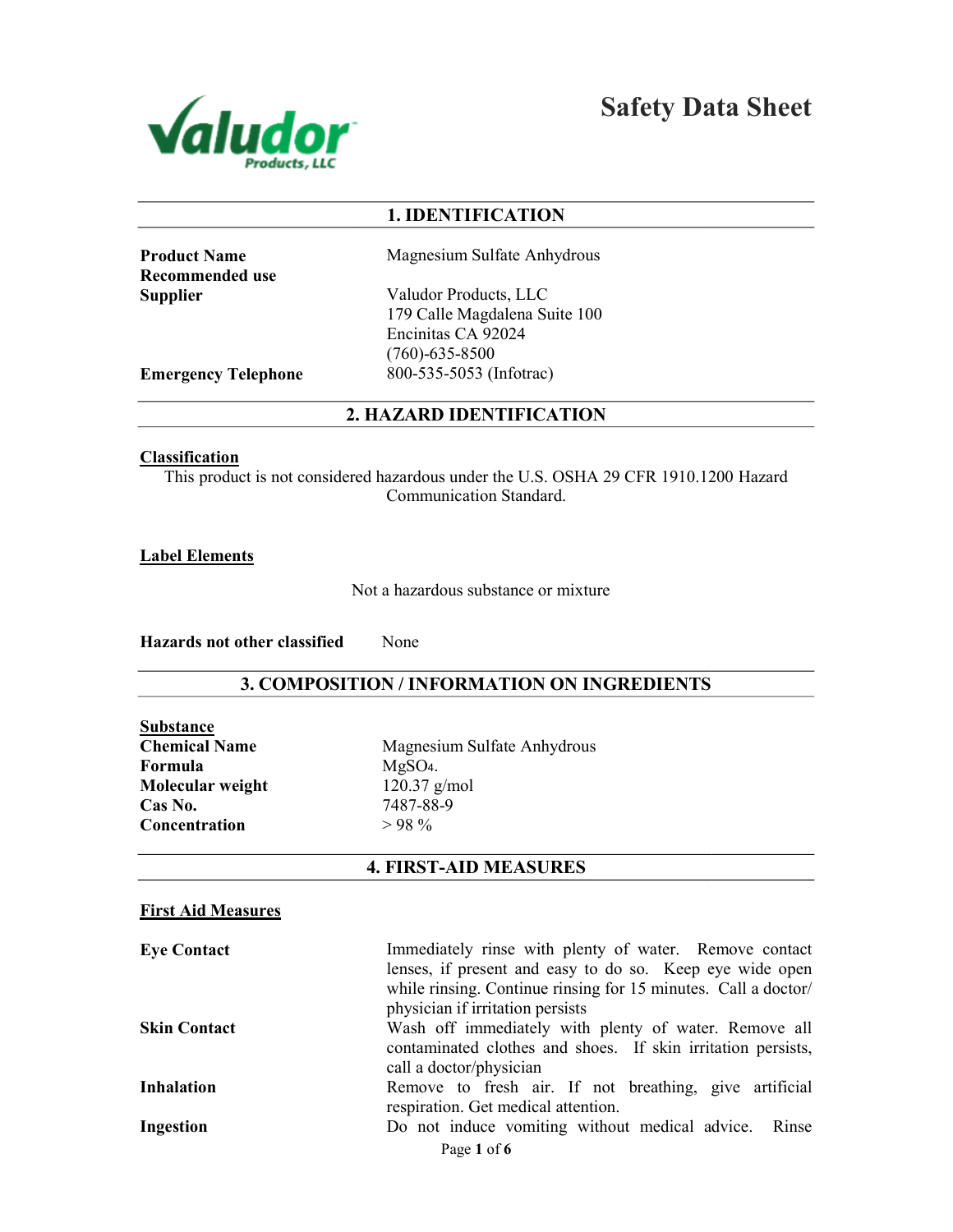mouth with water. Never give anything by mouth to an unconscious person. If symptoms persist, call a physician

### Most important symptoms/effects, acute and delayed

Symptoms No information available

## 5. FIRE-FIGHTING MEASURES

Suitable extinguishing Media Water, dry powder, foam, carbon dioxide (CO2)

## Specific Hazards Arising from the chemical

Hazardous combustion products Thermal decomposition can lead to the release of irritation or toxic gases and vapors; including and not limited to: Sulfur oxides, Magnesium oxide

### Protective equipment and precautions for fire-fighters

As in any fire, wear self-contained breathing apparatus pressure-demand, MSHA/NIOSH (approved or equivalent) and full protective gear.

## 6. ACCIDENTAL RELEASE MEASURES

#### Personal precautions, protective equipment, and emergency procedures

**Personal precautions** Avoid contact with eyes, skin and clothing. Avoid breathing vapors or mists. Use personal protection recommended in Section 8. Ensure adequate ventilation.

### Methods and materials for containment and cleanup

| <b>Methods for clean-up</b>      | Sweep or vacuum up and place in an appropriate closed |  |
|----------------------------------|-------------------------------------------------------|--|
|                                  | container. Keep unauthorized personnel away. Avoid    |  |
|                                  | generating dust.                                      |  |
| <b>Environmental Precautions</b> | Prevent entry into waterways or sewers                |  |
|                                  |                                                       |  |

### 7. HANDLING AND STORAGE

#### Precautions for safe handling

Do not breathe dust. Avoid dust formation. Avoid contact with eyes, skin and clothing. Use personal protective equipment recommended in section 8. Remove and wash contaminated clothing before reuse. Do not eat, drink or smoke when using this product.

### Conditions for safe storage, including any incompatibilities

Store in a cool/low-temperature, well-ventilated, dry place. Keep containers closed and labeled when not in use.

## 8. EXPOSURE CONTROLS / PERSONAL PROTECTION

### Exposure Guidelines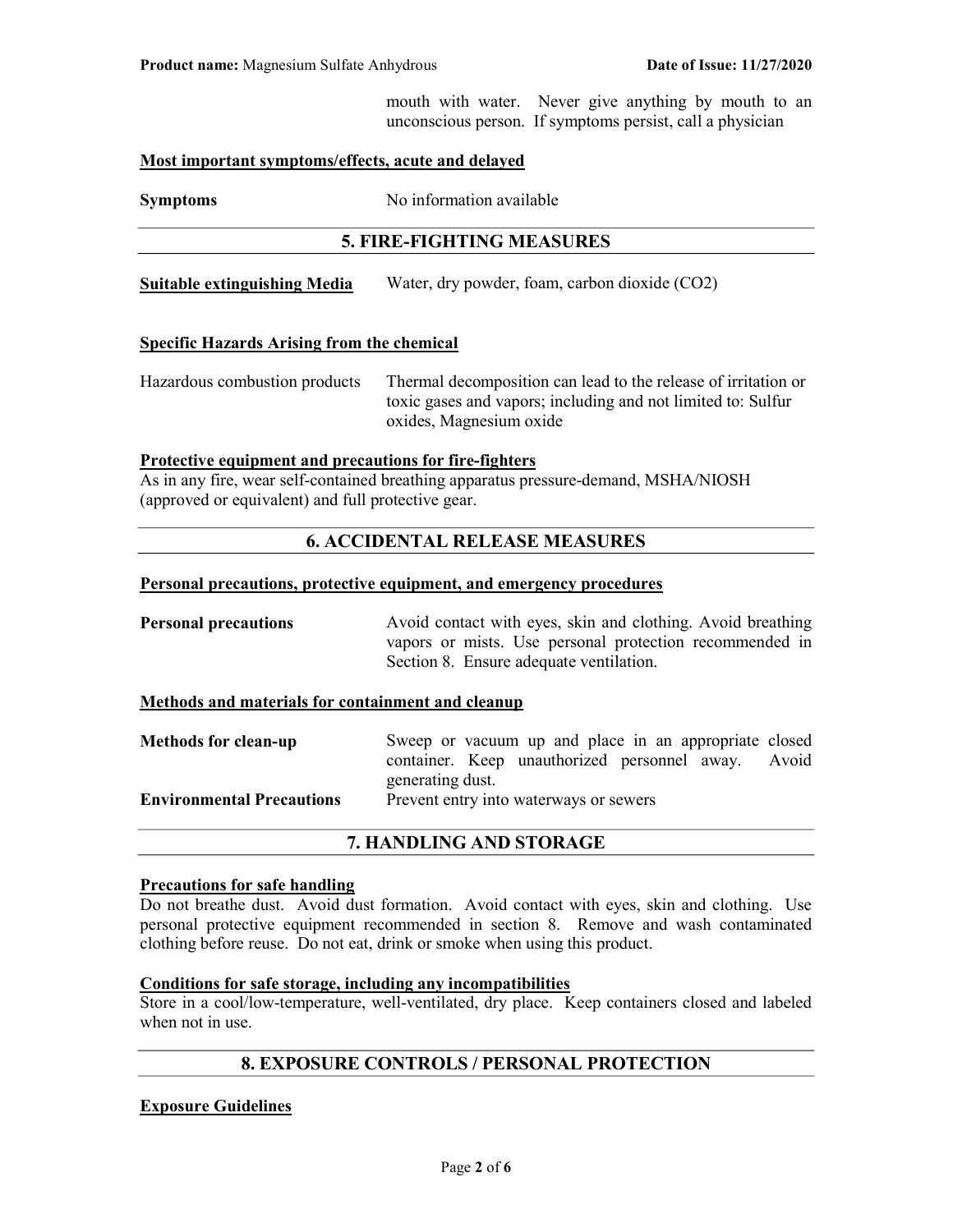This product does not contain any hazardous materials with occupational exposure limits established by the regional specific regulatory bodies

# Appropriate engineering controls

Ensure adequate ventilation, especially in confined areas. Consider the potential hazards of this material, applicable exposure limits, job activities and other substances in the work place when designing controls and selecting personal protective equipment.

### Personal Protective Equipment

| <b>Eye/face protection</b>    | Safety glasses are recommended in professional settings      |
|-------------------------------|--------------------------------------------------------------|
| <b>Skin protection</b>        | Choose the appropriate protective clothing and gloves based  |
|                               | on the tasks being performed to avoid exposure to skin. Wear |
|                               | protective gloves. Wear lightweight protective clothing.     |
| <b>Respiratory protection</b> | Not required under normal circumstances. If exposure limits  |
|                               | are exceeded or if irritation or other symptoms are          |
|                               | experienced use a NIOSH/MSHA approved respirator             |
| <b>Hygiene Measures</b>       | Handle in accordance with good industrial hygiene and safety |
|                               | practices. Do not eat, drink or smoke when using this        |
|                               | product.                                                     |

| Appearance                           | White powder             |
|--------------------------------------|--------------------------|
| <b>Physical state</b>                | Solid                    |
| Odor                                 | No odor                  |
| <b>Odor threshold</b>                | No information available |
| pН                                   | 5-9                      |
| Melting point / freezing point       | No information available |
| <b>Boiling point / Boiling range</b> | Not applicable           |
| <b>Flash point</b>                   | Not applicable           |
| <b>Evaporation rate</b>              | Not applicable           |
| <b>Flammability</b>                  | No information available |
| <b>Flammability or explosive</b>     |                          |
| limits                               |                          |
| <b>Upper</b>                         | No information available |
| Lower                                | No information available |
| Vapor pressure                       | No information available |
| <b>Vapor density</b>                 | No information available |
| <b>Density</b>                       | $2.66$ g/cm3             |
| Solubility in water                  | Completely miscible      |
| <b>Partition coefficient</b>         | No information available |
| <b>Auto-ignition temperature</b>     | No information available |
| <b>Decomposition temperature</b>     | No information available |
| <b>Viscosity</b>                     | No information available |

# 9. PHYSICAL and CHEMICAL PROPERTIES

# 10. STABILITY AND REACTIVITY

| Reactivity                | None known under normal conditions.                  |
|---------------------------|------------------------------------------------------|
| <b>Chemical stability</b> | Stable under ordinary conditions of use and storage. |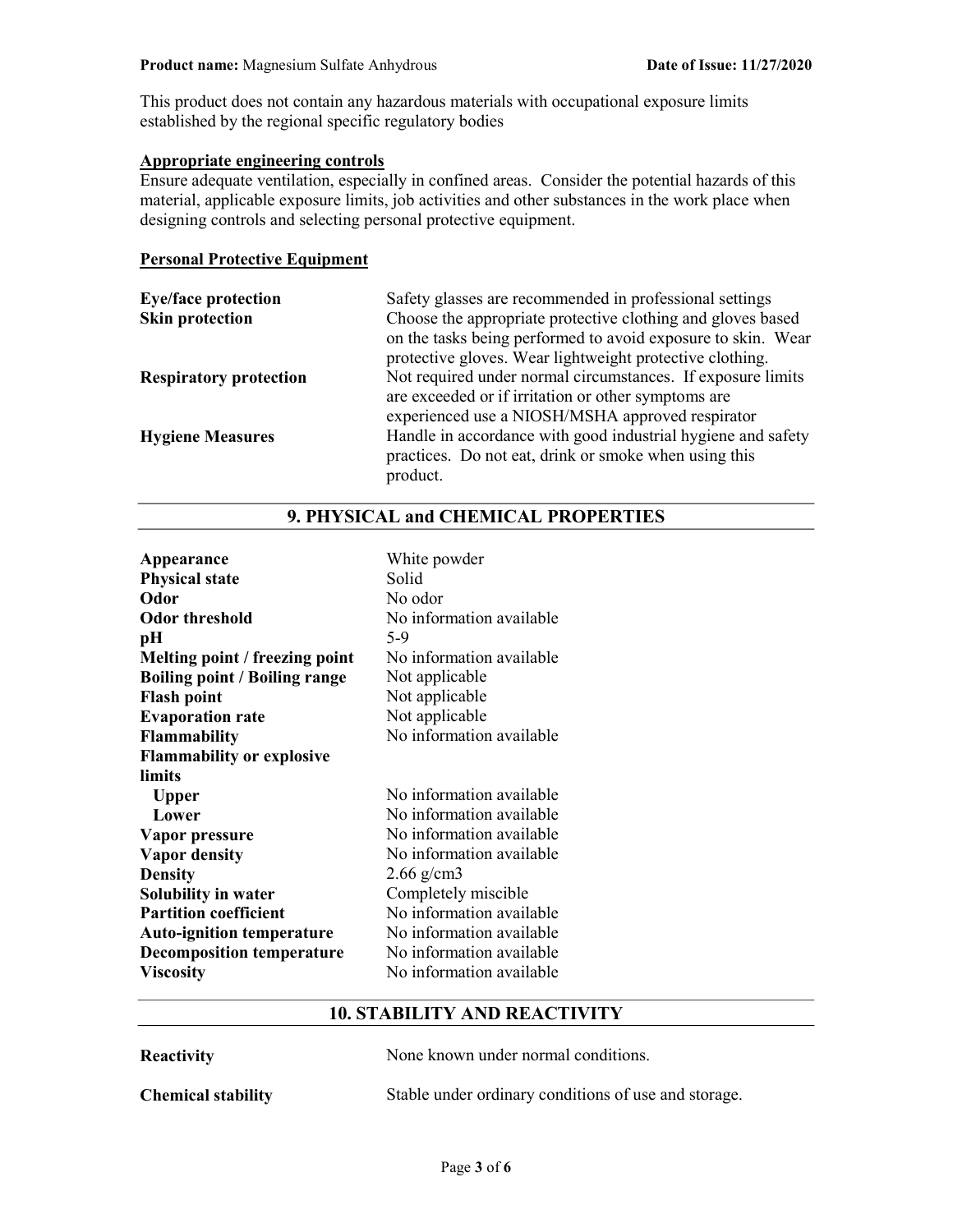| <b>Possibility of hazardous</b><br>reactions | None under normal processing.                                                   |
|----------------------------------------------|---------------------------------------------------------------------------------|
| <b>Conditions to avoid</b>                   | Avoid dust formation.                                                           |
| Incompatible materials                       | Strong oxidizers                                                                |
| <b>Hazardous decomposition</b><br>products   | Hazardous combustion can lead to the release of irritating<br>gases and vapors. |

## 11. TOXICOLOGICAL INFORMATION

## Information on likely routes of exposure

| Skin contact | May cause skin irritation                 |
|--------------|-------------------------------------------|
| Eye contact  | May cause eye irritation                  |
| Inhalation   | May cause irritation of respiratory tract |
| Ingestion    | May be harmful if swallowed               |

Symptoms related to the physical chemical and toxicological characteristics No information available

### Delayed and immediate effects and also chronic effects form short and long-term exposure

| <b>Skin damage/irritation</b>   | Not classified |
|---------------------------------|----------------|
| Eye damage/irritation           | Not classified |
| <b>Sensitization</b>            | Not classified |
| <b>Mutagenic effects</b>        | Not classified |
| Carcinogenicity                 | Not classified |
| <b>Reproductive toxicity</b>    | Not classified |
| <b>STOT</b> – single exposure   | Not classified |
| <b>STOT</b> – repeated exposure | Not classified |
| <b>Aspiration hazard</b>        | Not classified |

### **Acute Toxicity**

## Component information

| Component         | <b>Cas-No</b> | LD50 Oral       | <b>LD50 Dermal</b>      | <b>LC50</b> Inhalation |
|-------------------|---------------|-----------------|-------------------------|------------------------|
| Magnesium         | 7487-88-9     | $>$ 2,000 mg/kg | $> 2,000 \text{ mg/kg}$ | -                      |
| Sulfate Anhydrous |               |                 |                         |                        |

# 12. ECOLOGICAL INFORMATION

| <b>Ecotoxicity</b>               | Should not be released to environment |
|----------------------------------|---------------------------------------|
| Persistence and degradability    | No information available              |
| <b>Bioaccumulative potential</b> | No information available              |
| <b>Mobility in soil</b>          | No information available              |
| Other adverse effects            | No information available              |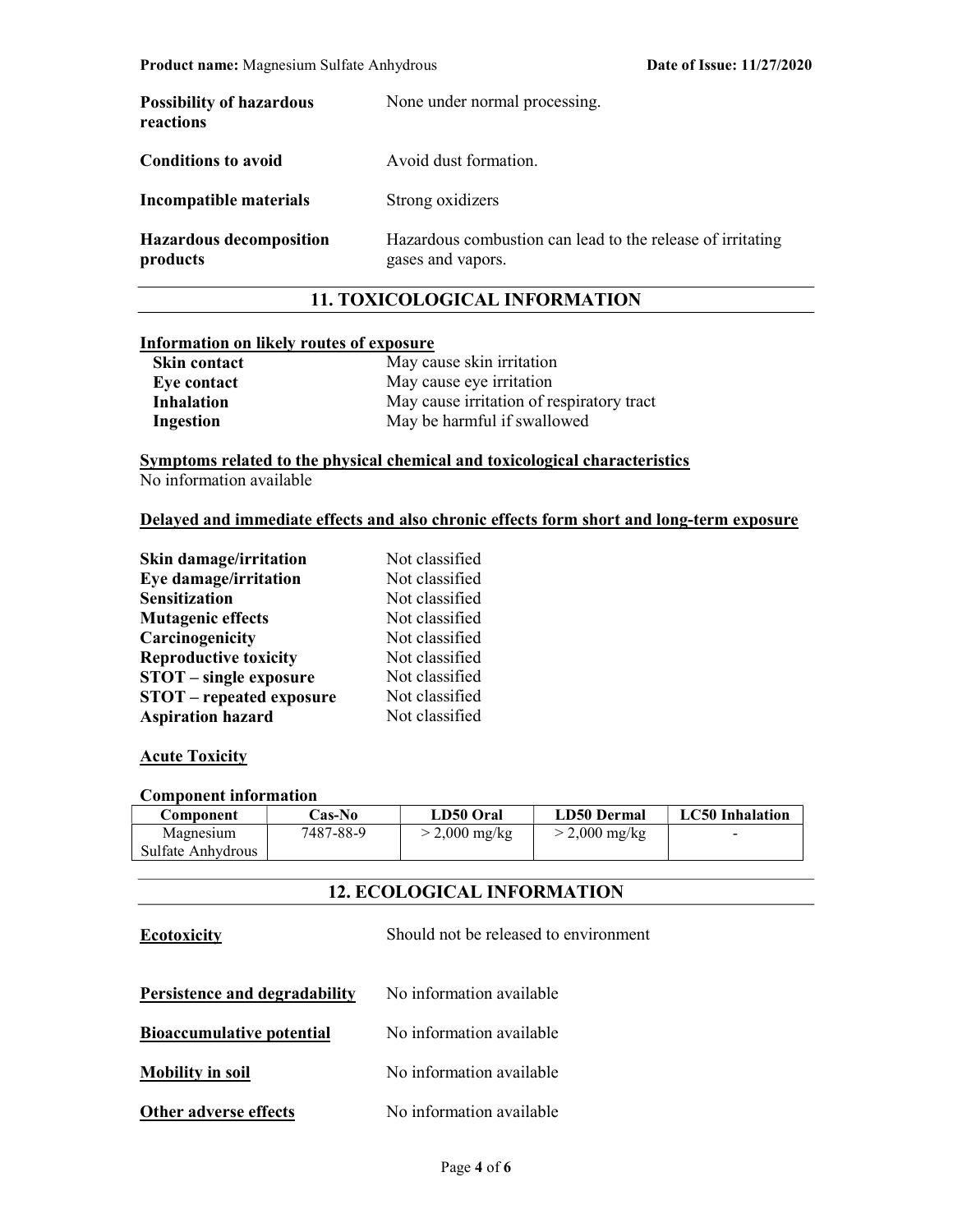# 13. DISPOSAL CONSIDERATIONS

Waste Disposal Methods Processing, use or contamination of this product may occur during product use. Accordingly, it is the responsibility of the user to determine the proper disposal methodologies. Consult the appropriate state, regional or local regulations to ensure complete and accurate classification. Dispose of contaminated packaging in accordance with local regulations.

# 14. TRANSPORT INFORMATION

| <b>DOT</b>  | Not regulated |
|-------------|---------------|
| <b>JATA</b> | Not regulated |
| <b>IMDG</b> | Not regulated |

## 15. REGULATORY INFORMATION

### International Inventories

| T <sub>0</sub>    | $\cdot$ $\cdot$ $\cdot$ $\cdot$ $\cdot$ $\cdot$ |
|-------------------|-------------------------------------------------|
| יי                | asicu                                           |
| 10011             | -----                                           |
| Det<br><b>DOL</b> | $10+$<br>45 icu<br>--- - - -                    |

### US Federal Regulations

TSCA section 12(b) Export Notification Not regulated

### SARA 313

Section 313 of Title III of the Superfund Amendments and Reauthorization Act of 1986 (SARA). Not applicable

### SARA 311/312 Hazard Categorization

| Acute health hazard   | Nο               |
|-----------------------|------------------|
| Chronic Health Hazard | $\rm No$         |
| Fire hazard           | $\rm N_{0}$      |
| Pressure              | $\rm No$         |
| Reactivity            | $\rm N_{\Omega}$ |

## CERCLA/SARA 302 & 304

Section 302 & 304 of Title III of the Superfund Amendments and Reauthorization Act of 1986 (SARA). Not applicable

CWA (Clean Water Act) Not applicable

### US State Regulations

### California Proposition 65

This product does not contain any proposition 65 chemicals